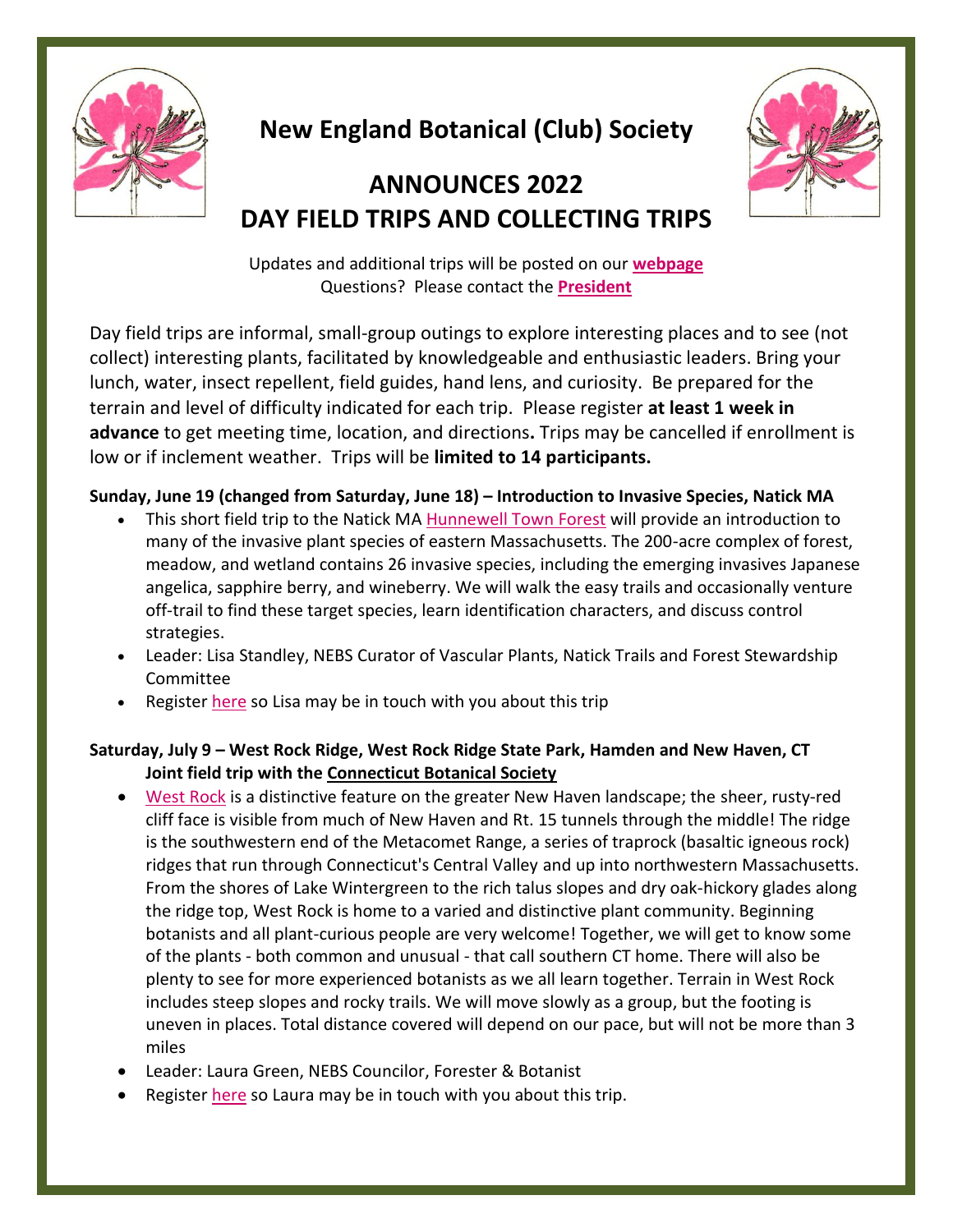## **DAY FIELD TRIPS (continued)**

### **Saturday, July 16 – Botany of Berry and Dexter Ponds, Winthrop and Wayne, ME**

- This kayak and canoe field trip will explore the aquatic, emergent, and pond-shore plants of Berry and Dexter Ponds in Winthrop and Wayne, ME. It will provide an introduction and guided keying of the aquatic, wetland, and pond-side plants of southcentral Maine. These small shallow ponds offer excellent plant diversity, and participants can gain experience identifying plant groups that are often perceived as difficult, such as grasses, sedges, rushes, and willows. During our paddle, we will learn identification characters and key plants out together. A canoe or kayak is required.
- Leader: Eric Doucette, NEBS Councilor, Programs and Herbarium Committee Member, Associate Professor of Biology, Massachusetts College of Liberal Arts
- Register [here](https://docs.google.com/forms/d/e/1FAIpQLSfy1hqSnuvT6nFSafIOqwJbo84owzw27Bi0fWlQwM2OxVOh9g/viewform) so Eric may be in touch with you about this trip.

### **Saturday, September 3 – Plants of the Bike Path: Minuteman Commuter Bikeway, Arlington, MA**

- As you shift into gear along the [Minuteman Commuter Bikeway,](http://minutemanbikeway.org/) have you ever wondered which plant species were living there? During this brief field trip, we will seek to answer that important question. As we walk, peddle, or roll our way from the Alewife Brook Reservation to Spy Pond in Arlington, we will take the opportunity to learn and identify many of the plant species often passed by at high speeds. Get to know your green neighbors with this easy, informal stroll along 1.5 miles of the Minuteman Commuter Bikeway. Approximately 1.5 miles at consistent elevation along bike path; ~3 miles round trip.
- Leader: Michael Piantedosi, NEBS Councilor, Director of Conservation, Native Plant **Trust**
- Register [here](https://docs.google.com/forms/d/e/1FAIpQLSdTHC-w1kIfEumuRtnenhu941IUJebTnjZa_SX5dKTZe_rtiA/viewform) so Michael may be in touch with you about this trip.

### **Saturday, September 24 – Remnant Sandplains and Lakeshore Sedges, Burlington, VT**

- Join us on a field walk through an interesting pair of sandy natural communities in Burlington, VT. We will begin in a remnant Pine-Oak-Heath Sandplain Forest for a discussion of how underlying geologic processes drive plant distribution and a look at a few rare disturbance-loving species. We will then walk up the bike path to a Lake Sand Beach for a look at some charismatic drawdown species, including late-season sedges, with views of the Adirondacks. Terrain will be flat, and we expect to walk 1-2 miles in all.
- Leaders: Brett Engstrom, Consulting Botanist/Ecologist, and Grace Glynn, Consulting Ecologist and NEBS Programs Committee Member
- Register [here](https://docs.google.com/forms/d/e/1FAIpQLSckP50xyVE-V5WGm-OZNKtWflPsxnb4ztRMomIzCjlAstAmHA/viewform) so Grace may be in touch with you about this trip.